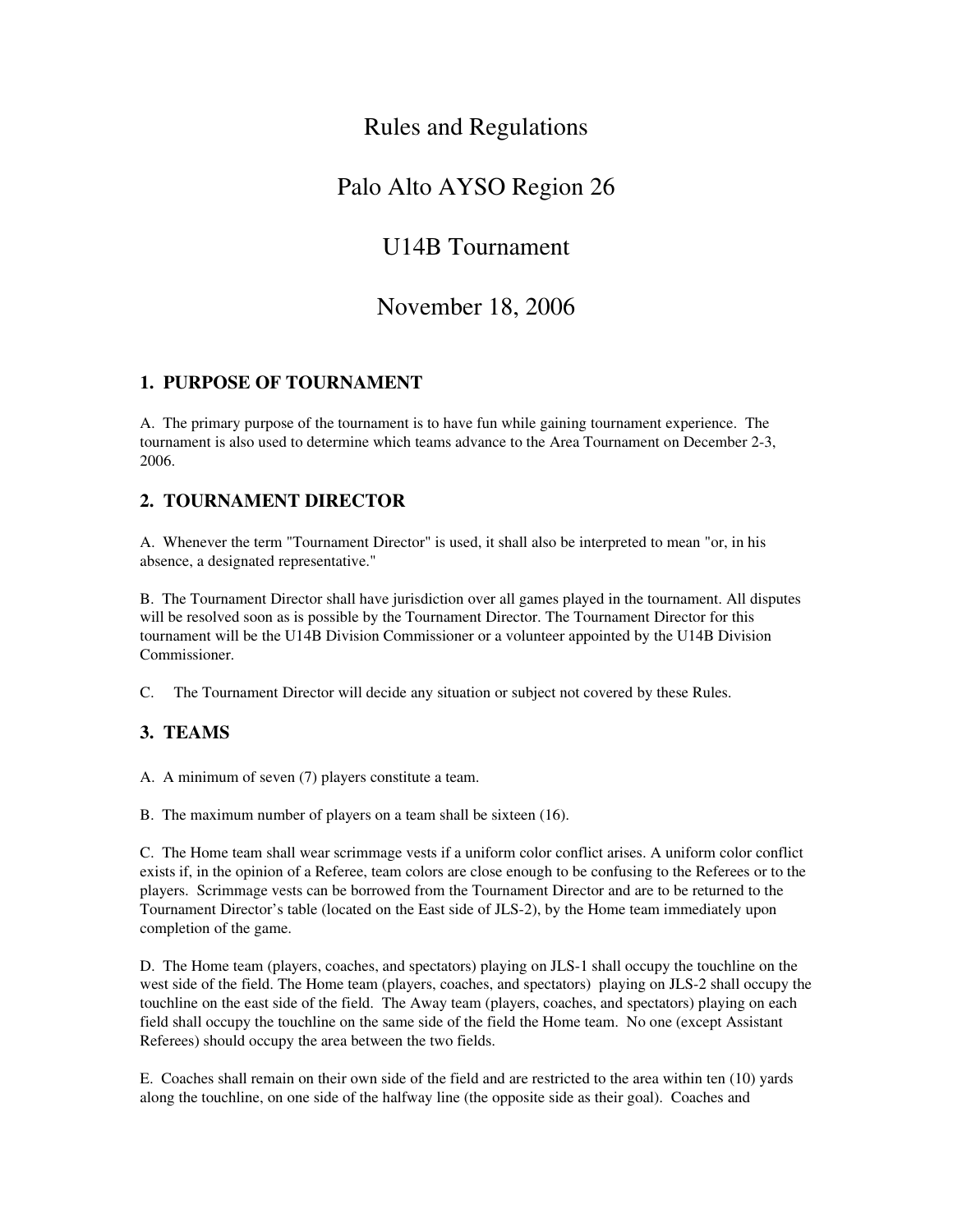substitute players shall allow enough room (at least one yard back from the touchline) for the Assistant Referees to carry out their designated duties.

F. Only players, coaches, and referees are allowed on the field. All others shall remain at least two (2) yards away from the touchlines and away from the areas behind the goal lines.

G. Properly completed Official Lineup Forms ("game cards") shall be presented to a game Referee by both coaches prior to the start of each game. Game cards shall include the Game Time and Field, and the names of all players, present or not, with an explanation for those players who are not in attendance at the game.

H. Each player on the team shall wear a jersey with a different number and may not exchange it with another player for the duration of the tournament games.

I. All players shall, during the entire duration of any tournament game, wear the uniforms given to the player at the beginning of the season, and proper equipment as required by FIFA and AYSO Laws and Regulations. No exceptions, incomplete uniformed players will NOT be allowed to participate. Shorts shall be no longer than the top of the player's kneecap.

## 4. COACHES

A. Coaches shall conduct themselves in a manner becoming members of AYSO.

B. Coaches shall at all times encourage clean competition and good sportsmanship.

C. Coaches shall enforce the Rules & Regulations of AYSO.

D. Coaches shall participate in positive coaching that instructs and encourages players during games. Negative comments and complaints about the Referees will not be permitted.

E. Coaches shall not use cell phones while their games are in progress.

# 5. REFEREES AND ASSISTANT REFEREES

A. The U14B Referee Coordinator (or his designated representative) shall assign Referees and Assistant Referees to all games.

B. All games shall be officiated using the diagonal system of control (one Referee and two Assistant Referees). If three Referees are not available for a game, then one or two club linesmen shall be used. (If two club linesmen are used, one from each team should be recruited.)

C. Referees shall at all times impose the Rules and Regulations of competition as defined by AYSO, the FIFA Laws of the Game, and the Tournament Rules.

D. Referees must file a written report about abusive language used by coaches, players or spectators toward them, and about any behavior that interfered with the conduct of the game.

# 6. GAMES

A. All games will be played on the fields and at the times designated by the Tournament Director. An exception to this may occur when a game must start later than its designated time due to the late finish of an earlier game.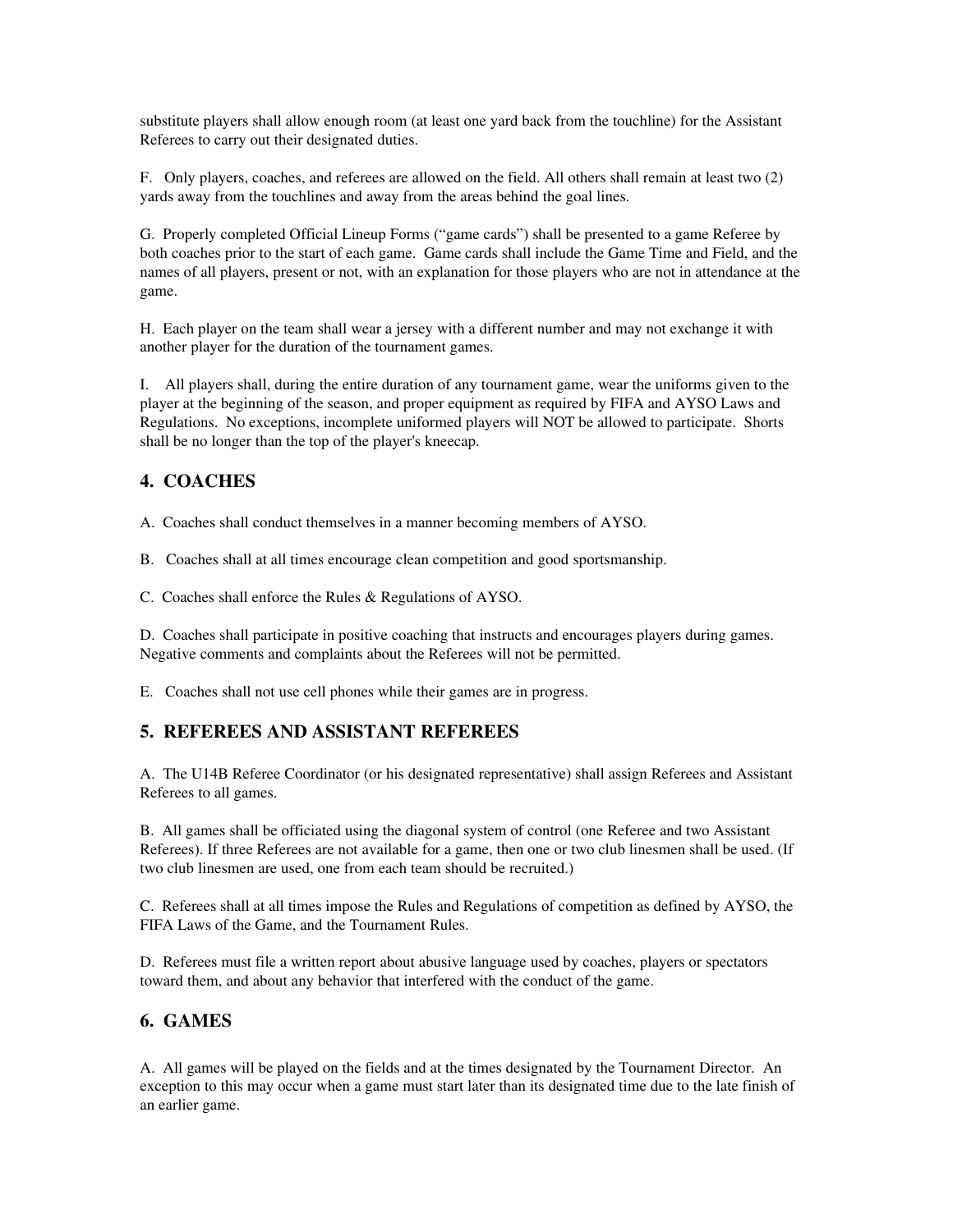- B. At the discretion of the Tournament Director, mandatory water breaks may be imposed.
- C. Size of Balls to be used: Size 5

D. The Referee's acceptance of the game ball is final and may not be questioned.

#### E. Duration of Games: Two 17.5-minute halves with a 3-minute substitution break between halves. There will be no "quarter" breaks.

F. Immediately upon completion of each game, both coaches shall report the game score by returning a completed game card -- showing Game Time and Field; Goals Scored and Halves Played by each player; and Final Score, Winning Team, Losing Team, and Signatures -- to the Tournament Director or the Tournament Director's table. In the event of a disputed score, the Center Referee will verify the score to the Tournament Director.

G. Teams must field the minimum number of players (7) by the kick-off time (i.e., the scheduled Start Time or when the Referee is ready to whistle the start the game if the game is delayed by the late finish of the preceding game) for play to commence. If, after a fiveminute grace period, a team does not have the minimum number of players, a forfeit results and that team shall lose by a score of 0-1.

H. Rain-outs will not be made up. Cancellations because of weather are the responsibility of the Regional Commissioner, Tournament Director, and/or game Referee. Please check the AYSO web site  $(http://www.ayso26.org)$  or the City of Palo Alto Field Closure Hot Line  $(650-329-2697)$  for up-to-date information regarding field closures due to rain.

I. The Tournament Director will decide the outcome of any game suspended by the Referee for any reason.

J. If the tournament (or significant portion of the tournament, as defined by the Tournament Director) is cancelled because of weather or unsafe conditions, advancement to the Area Tournament will be based on the final Season Standings at the end of the regular season.

### 7. TOURNAMENT FORMAT

A. All games will be played over a oneday period. Tournament points determine advancement to Playoff games and Playoff game results determine subsequent seeding in the Area Tournament.

B. The tournament is organized by seeding teams in a fair manner. Tournament seeding is based on team standings at the end of the regular season.

C. Tournament Points will be awarded to each team for each game in Pool Play as follows:

- 6 points for a win
- 3 points for a tie
- 1 point for each goal the team scores (maximum: 3 points)
- 1 point bonus for a defensive shutout (note: No bonus point for a 0-0 tie)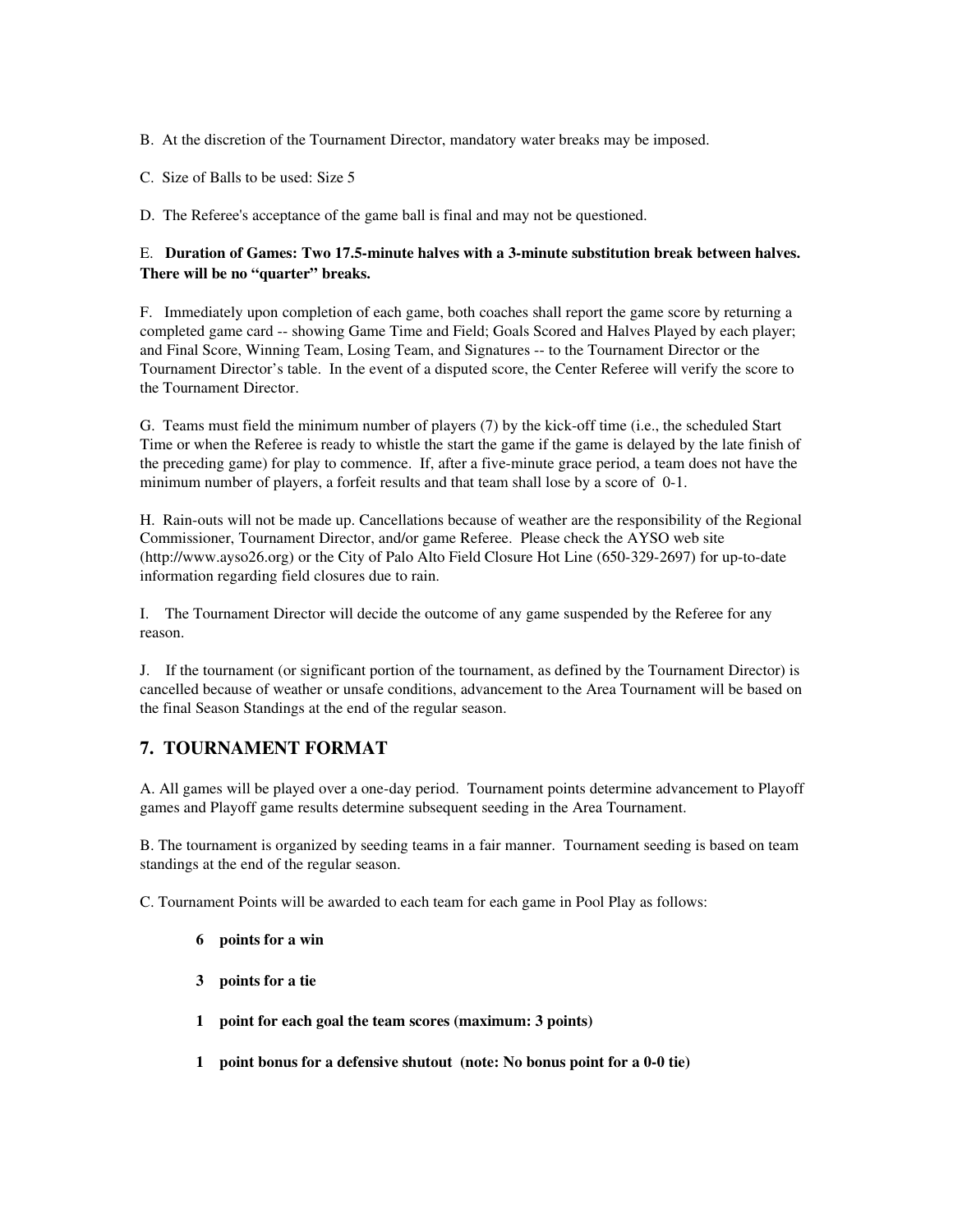D. If a tie in points exists within a pool after the games for Pool Play have been completed, the following tie-breaking rules (based on play during the tournament) will be used:

- 1. Head-to-head result in Pool Play
- 2. Least number of goals allowed
- 3. Goal differential (maximum: +/ 3 per game)
- 4. Coin toss by the Tournament Director

E. If more than two teams in a pool are tied in points, one team shall be eliminated by going through the criteria set forth in Rule 7D; the remaining 2 teams shall then use the criteria set forth in Rule 7D starting at #1 and going down the list until one team is eliminated.

F. There will be no overtime or shoot-outs in the Pool Play round. Ties in Pool Play will be recorded as such. If the score is tied at the end of a Playoff game, the match will be decided by going directly to kicks from the penalty mark using the procedure described on Pages 53-55 of the FIFA 2006 Laws of the Game.

### 8. SUBSTITUTION OF PLAYERS

A. Substitutions will be allowed only during the substitution break midway through the game, unless there is an injury at which point a substitution will be allowed at the discretion of the Referee.

B. A goalkeeper may remain in that position during the entire game.

C. Every player present in uniform must play a minimum of one-half of each game. A violation of this rule will result in a forfeit by the offending team.

# 9. PARTICIPANTS SENT FROM THE FIELD

A. All players who receive a red card or coaches sent from the field for irresponsible behavior must be reported to the Tournament Director by the Referee immediately after the game.

B. A player issued a red card or a coach ejected from a game shall be suspended from participating in the team's next game. Two red cards or ejections will disallow further participation in the tournament.

C. Stronger penalties may be imposed depending on the circumstances.

D. Penalties may not be appealed.

### 10. PROTESTS ARE NOT ALLOWED

### 11. DISQUALIFICATIONS

A. If a team uses a player deemed to be ineligible, that team shall forfeit all games in which the player participated. Persons with knowledge of ineligible players shall report such infractions immediately upon gaining such knowledge. It is considered unethical to withhold such knowledge for the purpose of gaining an advantage.